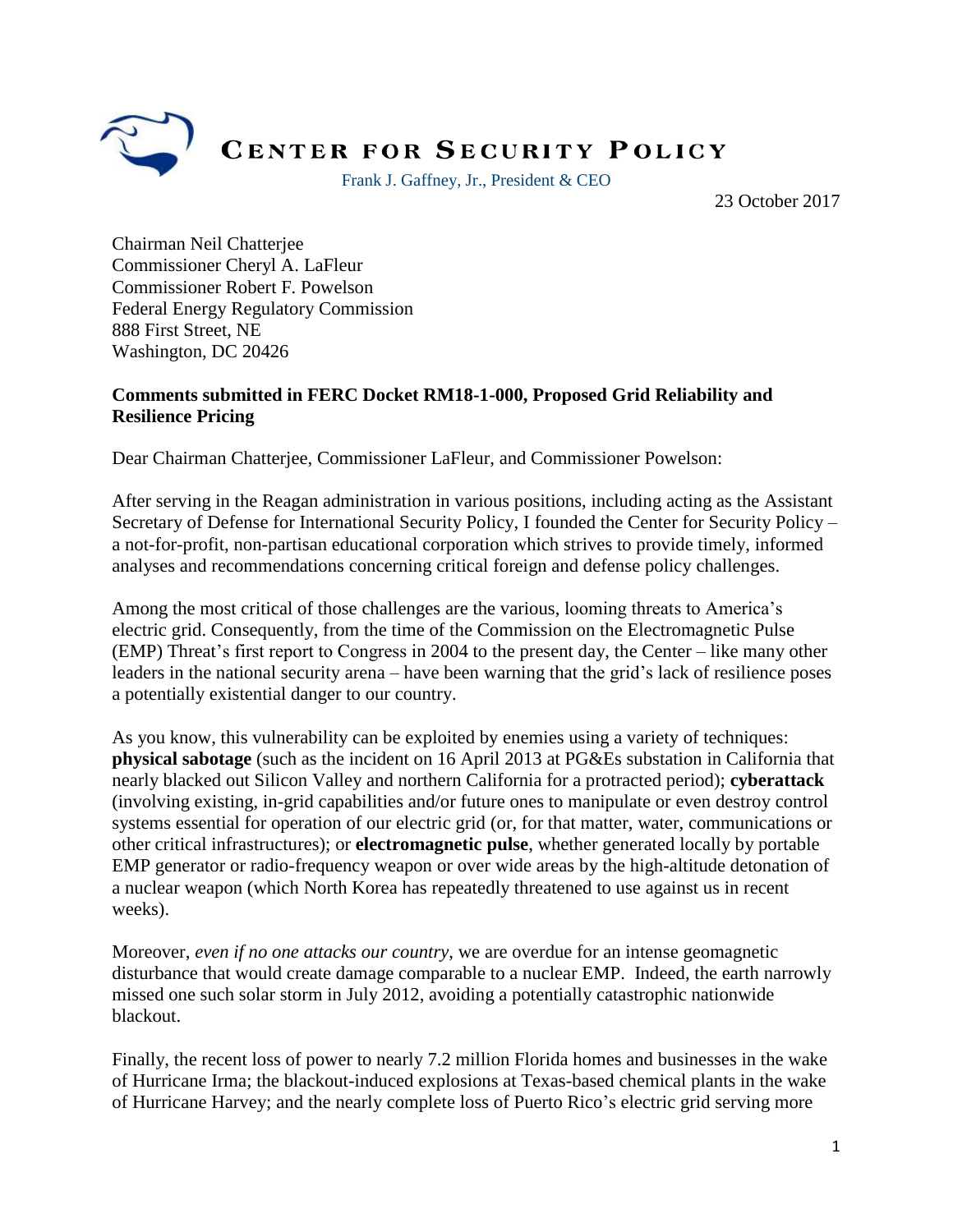than 3.4 million people in the wake of Hurricane Maria are but the latest, and particularly acute, reminders of what can happen to non-resilient power grids as a result of destructive *terrestrial*  weather. Today, weeks after Maria, the power is still out for forty percent or more of the population of Puerto Rico, an object lesson in why reliability is a necessary, but insufficient, requirement for modern grids. They must be resilient, as well.

Puerto Rico's desperate condition is a cautionary tale for what could befall the rest of the country should our enemies and/or Mother Nature take down the electric grid on the U.S. mainland you are charged with regulating. As you are well aware, our bulk power generation and distribution system is generally reliable *in the absence of severe stress*. But, it is not resilient in the sense that it has the assured capability promptly and reliably to mitigate and recover after the loss of such essential elements as: long-lead time replacements for damaged equipment, mission-critical communications, situational awareness and accessible fuel supplies.

For all these reasons, the Center for Security Policy believes it is incumbent on the electric industry to build not just reliability but *resilience* into its operations, i.e., ensuring that critical parts of the electric grid – ranging from generation, to transmission, to distribution – can mitigate, survive, and recover cost-effectively from the sorts of "high impact threats" outlined above.

You are, of course, familiar with the many methods of providing resilience in electric grid operations, ranging from protecting critical assets (through numerous techniques tailored to mitigate each of the aforementioned threat vectors) to ensuring that these assets can be restored and/or reconstituted after an outage caused by a high-impact threat.

One particularly efficacious method of bolstering resilience at electric power generation facilities is through ensuring on-site fuel storage to support system restoration (or "blackstart" capabilities) to enable electric grid operators to restore power with minimal outside assistance. National security experts agree on the criticality of such blackstart capabilities because many of the threats facing our electric grid could cause extremely widespread power outages, precipitating immense economic and societal damage.

Seized as we are with the urgency with which our nation needs to address and prevent such calamities, it was very encouraging to read the DOE staff report which Energy Secretary Rick Perry released on August 23, 2017, as well as the notice of proposed rulemaking (NOPR) which DOE issued under Section 403 of the Department of Energy Act on September 29, 2017.

It is apparent that Secretary Perry shares our assessment that we must urgently ensure the ability to achieve system restoration at electric power generation facilities as one key step in increasing electric grid resilience. Because the Secretary specified coal and nuclear power generation in his proposed rulemaking, he has received criticism by those who favor other sources of power generation, ranging from renewables to natural gas.

We suggest that the Secretary, and FERC, consider methods by which *all* businesses and organizations involved in electric power-generation, electric power transmission and electric power-distribution can be financially incentivized to build resilience into their operations. We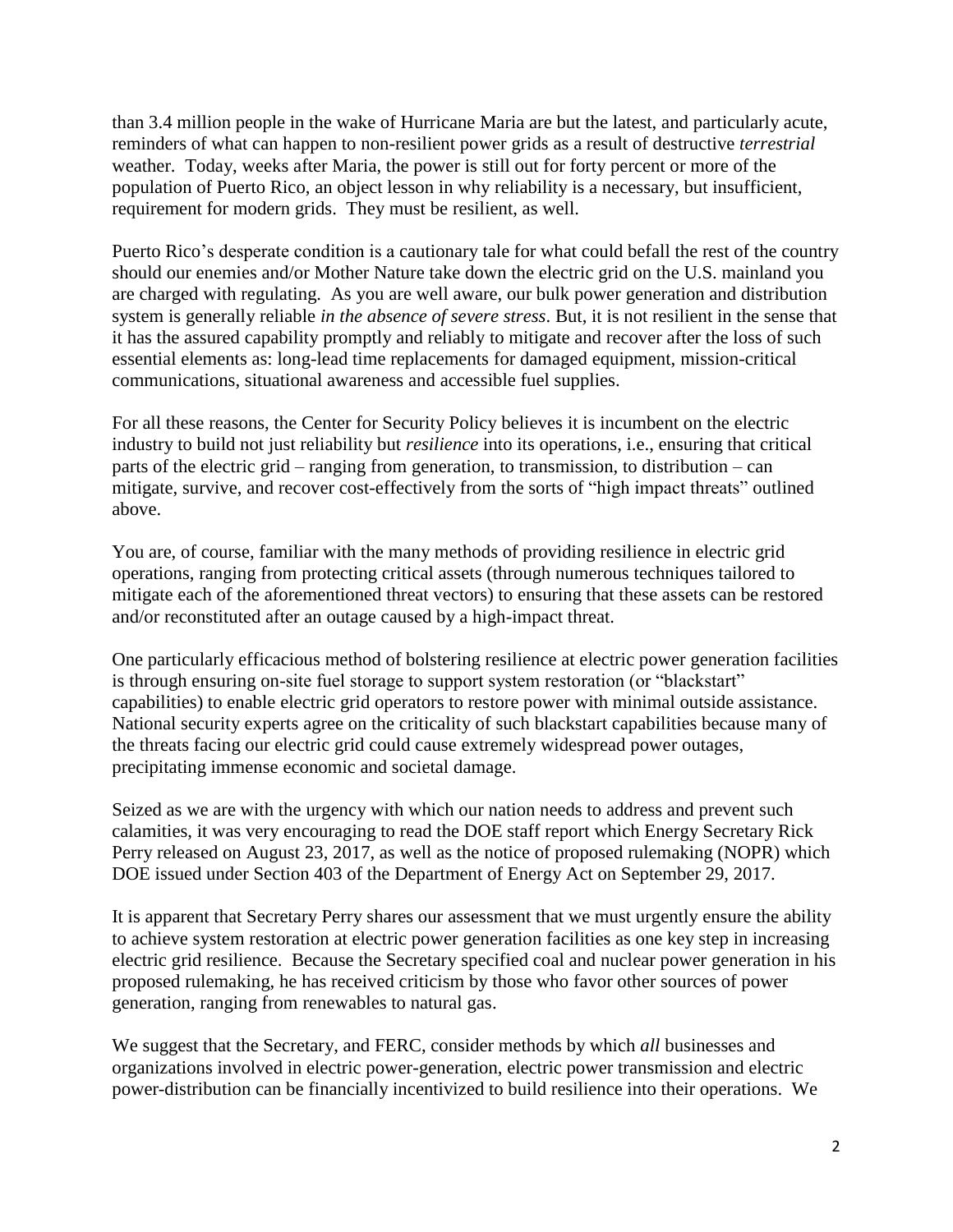understand there is a concern in some quarters that subsidizing certain power-generation methods could lead to more subsidies across the industry and to an undoing of competitive markets.

Therefore, we suggest that, rather than introduce arbitrary subsidies, FERC provide a level playing-field for all parties involved by creating a "resilient capacity credit (RCC)" within every regional transmission organization (RTO) and independent system operations (ISO) market. Here is how such a concept might work: Each RTO and ISO should submit for FERC review expedited "resilient capacity" capabilities to be required within their market, in annual increments. FERC should specify the essential requirements for proposed "resilient capacity" initiatives. And electric utility providers must compete by bidding in these resilient capacity markets in order to obtain resilient capacity payments or credits.

Here are some examples of the initiatives that could qualify for such RCCs:

- A renewable power generation facility that maintains grid-scale storage (whether battery storage or pumped storage) where a certain number of RCCs could be earned for each MWhr stored);
- A "dual-fuel" natural gas power-generation facility that has a fuel oil generator with  $90+$ days of fuel back up oil (where the more days of back up fuel could increase the number of RCCs);
- A coal-fired power generation facility that has 90+ days of coal stored on site (where the incremental days of back-up fuel could increase the number of RCCs);
- A hydroelectric power-generation facility that has tested its analog controls to demonstrate survivability to EMP, and that anticipates gravity flow into reservoirs to meet a designated number of days of generation capacity;
- A natural gas power-generation facility in close proximity to a Liquefied Natural Gas (LNG) storage site that maintains the regasification capability to utilize the nearby LNG in case of emergencies or natural gas pipeline failures;
- A nuclear power-generation facility that has installed analog controls and tested them to survive EMP, and that seeks resilient capacity credits for periods above and beyond scheduled maintenance outage periods;
- "Coupled" power-generation facilities that enable a nuclear power plant to "couple" with a "sister" generating station (with long term on-site fuel) to provide adequate outside power to allow the nuclear plant to promptly reconstitute normal operations during a prolonged blackout (which could be made possible through coordination with NRC).

We suggest that, as part of this effort, FERC work with the Department of Energy and Department of Commerce to identify how other industries could also be incentivized to create electric power resilience within their own organizations and whether the "RCC concept" could be applied to those industries and corporations, as well.